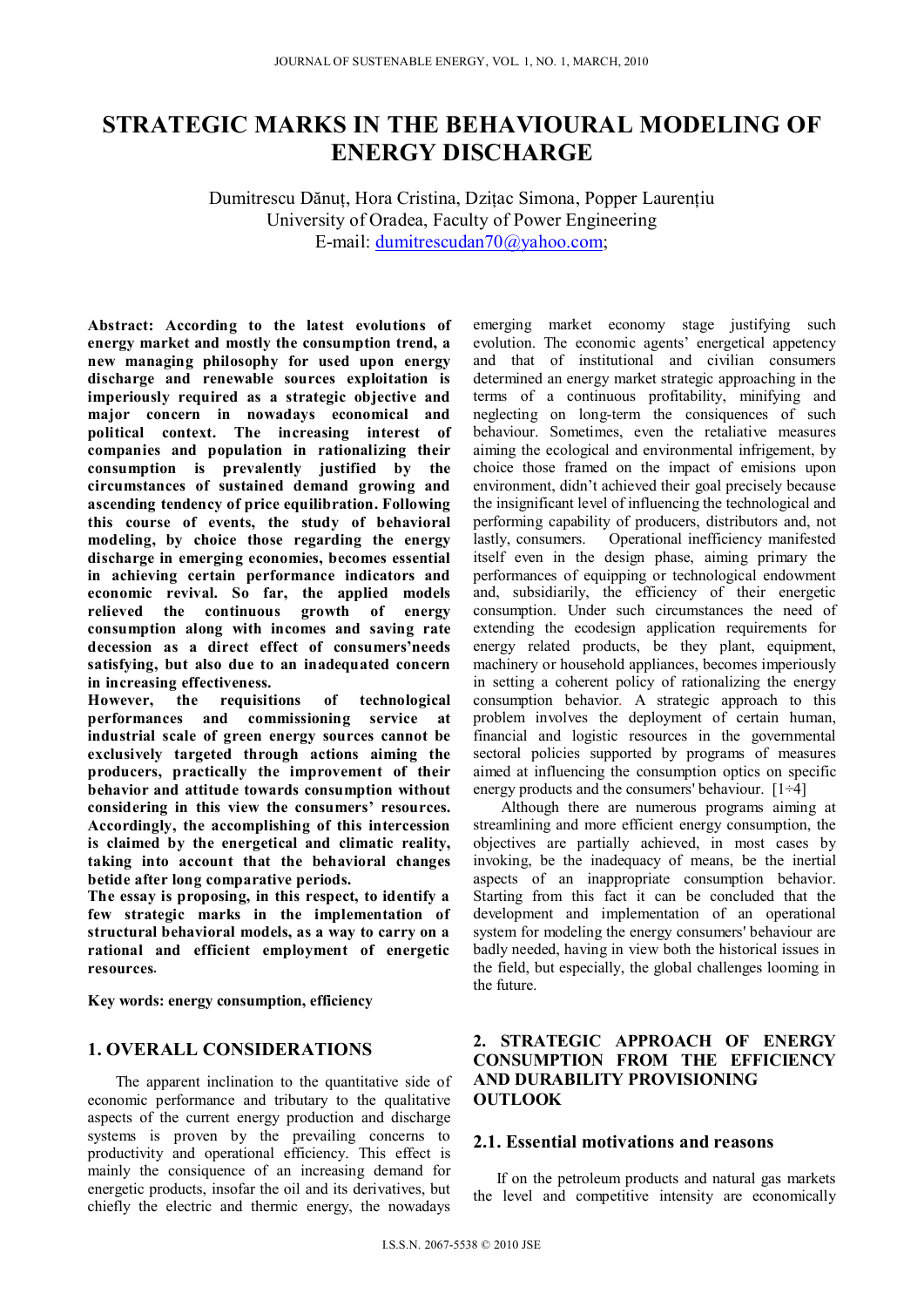affected by the rules imposed by international organizations and government agencies in the field, and not least by the levels of service and deliveries of the major producers, the electric and heating energy are by excellence price tagged. Under these circumstances, the administrative law building of certain oligopolistic economic structures that works in fact for several years through agreements and understandings bi-and multilateral may engender the lack of production costs transparency, the abrigdment of the sectoral competition and even its annihilation, but especially the distorted valorization of specific energy giants with big financial problems.

 Moreover, the control of sales prices, the fixing and imposing them in the transactional area resulted in an operators' formal alignment to the desiderata of promoting green energy programs, the consumers being practically deprived of the opportunity product-price-quality choice between the alternatives offered in the market. To this is added the fact that the higher price of green energy to the consumer, compared to the conventional sources energy, causes an inertial consumption of the latter which will continue, especially under conditions in which people's and companies' income will be affected by the phenomenon of economic crisis. In fact the consumer may perceive the qualitative differences of energy product within the extent of its supply parameters are standardized and meet specific desires.

 However, the price is a variable with maximum impact, certainty beyond all other operational considerations forming the basis of the energy mix (40% coal, 19% gas, 29% hydro, 9% nuclear and 3% oil), in which green energy is still below a significant level perception according to the current consumption.

 Therefore, its reshaping in the purpose of introducing in the equation of renewable green energy consumption must necessarily consider the consumer, action that aims at building-up a new vision upon his specific behavior. In this respect, the communication efforts, especially those regarding the generation of behavioral changes in each category of consumers involves the achieving of coherent and functional balancing market system based on efforts redistribution and their valuable compensation. The essential reasons relating to the need for a national *strategy aiming more efficient energy use and ensure its sustainability* can be summarized by the following:

- the increasing of consumption efficiency can be achieved more easily, obviously requiring less efforts and therefore is more realistic than improving production efficiency;

- the irrational consumption and therefore the effects of low yields are felt more intensely by those consumers who bear the full incurred costs than the producers, placed in a control position of the market through price and hence their own profitability, as well;

- the modification of energy mix consumption in favour of renewables, less attractive as investment and producing more expensive energy, can be done quickly in the terms of consumers' optical changing, obviously by using financial leverage, essentially the energy price;

- the behavioral influence of producers properly to grow more efficiently and greening their business in order to attract and use such resources is more difficult due to multiple connections in political and economic area than modeling consumers' behavior as they are determined to circumstantial compliance and opportunism, but more least for optional decision;

- the existing systems of production and consumption lead to depletion of conventional resources and accelerate the deterioration of the environment with uncontrollable effects on short and medium term that redound upon consumers, prompting them to opt for more efficient products, safer and more sustainable in supplying;

- the overall picture of green products in the consumers' mass is strongly influenced by the complex issue of providing them on medium and long term, deeply affected by technological restrainings, shortcomings and limitations that are coming into conflict with the expected life standards;

- the consumers' overwhelming majority doesn't act in terms of behavioural models based on procedural characteristics or conditions that can be maintained for indefinite term at the best standards, requiring the imposition of a pragmatic approach aiming, at excellence, the consumption budgets;

- the thinking and behavioural habits of the people are strongly influenced by the inertial aspects of consumption, any change presuming efforts and risks that the targeted consumers are not willing to make in the absence of any serious motivation;

- the concernment at the implications and consequences of energy consumption behavior, seriously affecting the natural environment and global climate, is in sharp decline, the consumers'priorities being the health, choice, safety and comfort, especially in the context of multiple economic constraints that they have to bear up.

# **2.2. Strategic marks**

 The elaboration, but especially the implementation of a modeling strategy for energy consumption behaviour, thus requires the development of aimed standards at a range of issues related to its geographical location, socioeconomic situation, and not least the features and technical parameters of consumption units functioning.

#### **a) Geographical positioning**

The issues of geographical positioning of consumption locations, characterized from behavioural outlook, are mainly circumscribed to the following aspects:

- the physical characteristics of consumption climate area primarily differentiate not only the need and demand but also their temporal distribution. On the other hand a high level of energy consumption on longer may create a strong sensitivity in assuming any additional risk (consumption price increasing, reduced security in energy supplying, lack of optional alternatives, etc..), and consequently, an increased resistance to change;

- the level of economic development, especially the entrepreneurial outlook of geographical area and investment opportunities lead to a given proportionality related to energy demand and supply parameters, strongly influencing the consumers' behavior and, on long-term, involving multiple financial, logistical and human efforts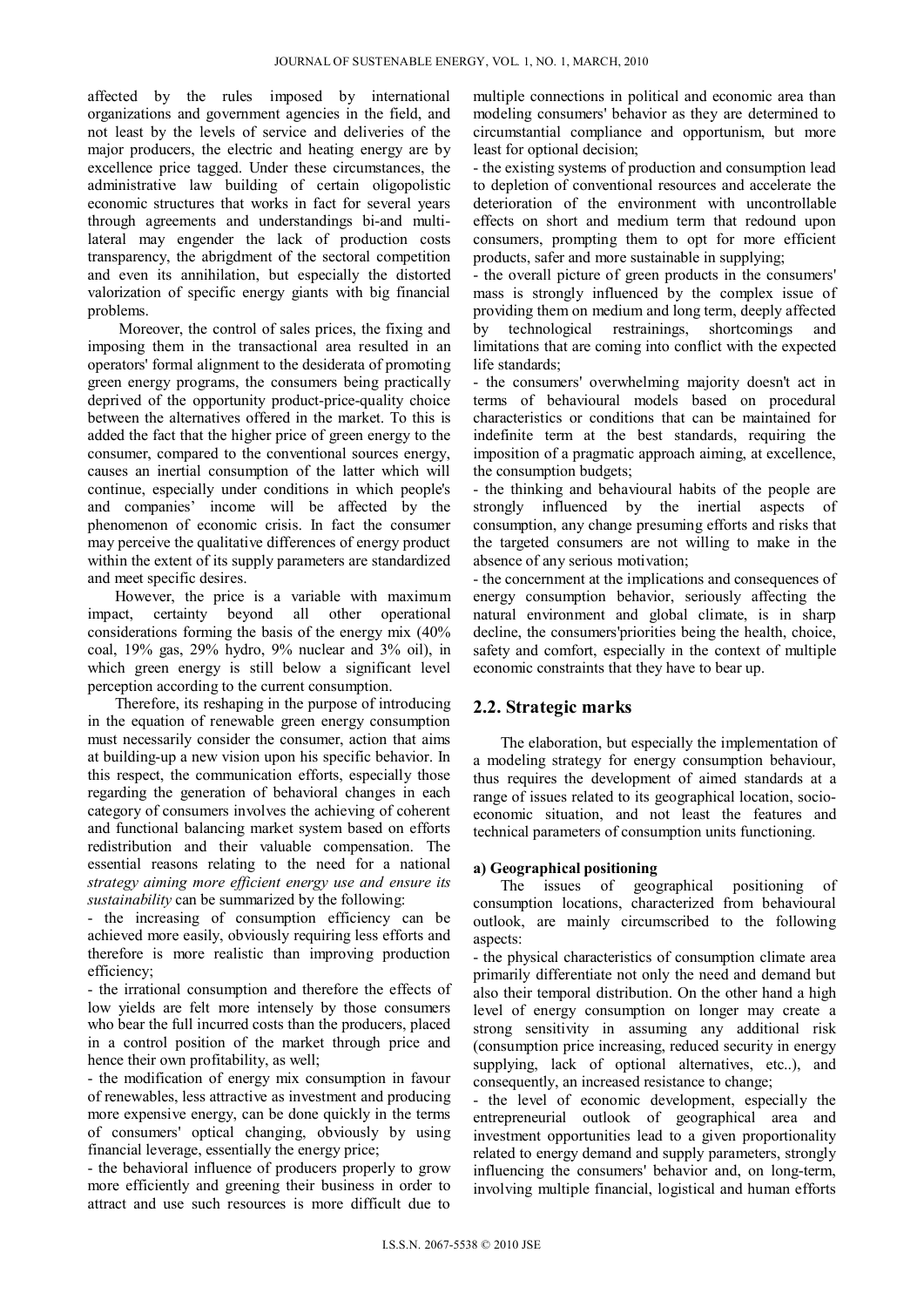in order to accommodate the alternative of a new energy production and consumption context;

- the traditions and habits characterizing different geographical areas, adjacently to educational drivers that can influence a greater or lesser propensity for consumption or saving, in this case in terms of energy, exercise a major influence on consumption behavior, especially regarding the inertial stability of its parameters.

#### **b) The socio-economic conjunction**

 The socio-economic conjunction is certainly a major influencing factor of consumption behavior, broadly speaking, and especially the energetical one, considering the energy products as a priority in the structure of household, industrial or office, manifesting by the following issues:

- the income level and structure exercise a major influence upon energy consumption behavior, encouraging, with their growth, a relaxed attitude and low concerned regarding to the consequences of an irrational and inefficient use both individual and global;

- the attractiveness and entrepreneurial opportunism, even conjunctional, may cause consumerist behaviours and attitudes, partly fueled by the current resources and especially future ones, the financial support of the traditional lenders (banks, non banking financial companies, leasing companies, etc..), in the latter case, being default and essential;

- the regular alternation of growth and economic recession is obviously presuming the reassessment and behavioural adaptation to the general economic context. Those consumers, having a rational approach constantly evaluate their capabilities and resources related to economic status and perspectives, are clearly more chanced to successfully cross the critical periods in contrast to those who show strong inertia in their energy consumption behavior.

## **c) The quantification and awarding system of energy consumption**

 Srategic building regarding the energy consumption behaviour is highest degree connected with the characteristics and technical operating parameters of the consumption units, highlighting the following key issues:

- the close link between the level and performances of the consumption units , their yields and consumers' behavioural characteristics. The productivity growth of the key factors is more and more conditioned by energy yields, hence it results the continuous improvement of consumption optics. In this regard, relevantly are the developed economies which prefer to invest in advanced technologies and finance a large part of implicit costs by exporting the obsolete ones to emerging economies, no less considering the high yields and future benefits relating to energy consumption;

- the accelerated technological progress determines a permanent improvement of technical consumption parameters by strongly acting upon the energy consumption behavior, not only by cost elements but also by qualitative performances of the new products, higher competitive;

- the placing of the consumption unit among those energetical intensive and power inefficient faces the risks of repeated legislative and judicial level sanctions which exerts a constant pressure upon such energy behavior, constantly complaining its revaluation and adaptation.

 It follows that the development of certain behavioural standards in terms of energy consumption is a complex intercession which highly depends on the level of mobilized resources and managerial capacity directed toward its deployment and control. In this respect, it must achieve a *system of quantification and payment* by redistributing the efforts upon consumers' mass assemblies, structuraly differenced according to a predetermined segmentation. Namely, those consumers who are energetically more efficient will benefit from the subsidised costs as an incentive to continuous improving of consumption parameters, the source of funding these efforts being formed by the penalties applied on those market segments placed below the set levels of minimum performance. The assuming of these *standard parameters as strategic operational elements* is of paramount importance to balance the overall behavior of the market and especially to achieve a fundamental objective: **to consume more efficient and less polluting**.

 The essential conditions that must satisfy these criteria are related to:

- the representativeness of consumption behavior, namely the characterization of the consumer in terms of his parameters on how much consumes, as consumes, as invests, how charges;

the ability of quantifying, repectively the phenomenological measuring applying to energy consumption processes and their comparative reflection, hereby opening the way for standards and assessment grids application;

- the operational consistency, respectively their mating compatibility in a criteria system, applicable to the global level and which doesn't constitute elements of apparently differentiation with anti-competitive effect in relation to specific segments;

- the temporal stability, respectively the capacity of being applied for long periods, contingent corrections might be imposed by technological developments, energy policies or major changes in the economic context (foreign exchange regime, tax system, economic recession, etc.).

 In this regard, without excluding the possibility of amending the criteria system and set parameters according to given levels of scale values reflecting the consumption behavior, may be considered at least the following:

**a)** *Consumption efficiency coefficient* –  $C_{\text{rc}}$  (equipment output) determined as ratio between the consumed energy amount (electricity / heat) and consumer's installed power - relation (1):

$$
C_{\rm rc} = \frac{Q_e}{P_i} \times 100\tag{1}
$$

where:

 $Q_e$  – consumed energy quantity,

 $P_i$  – consumer's installed power capacity.

 This indicator parameter is an operationally strategic element against configuring the system as a wholly, considering the fact that reflects in the most directly fashion the energy consumption efficiency and being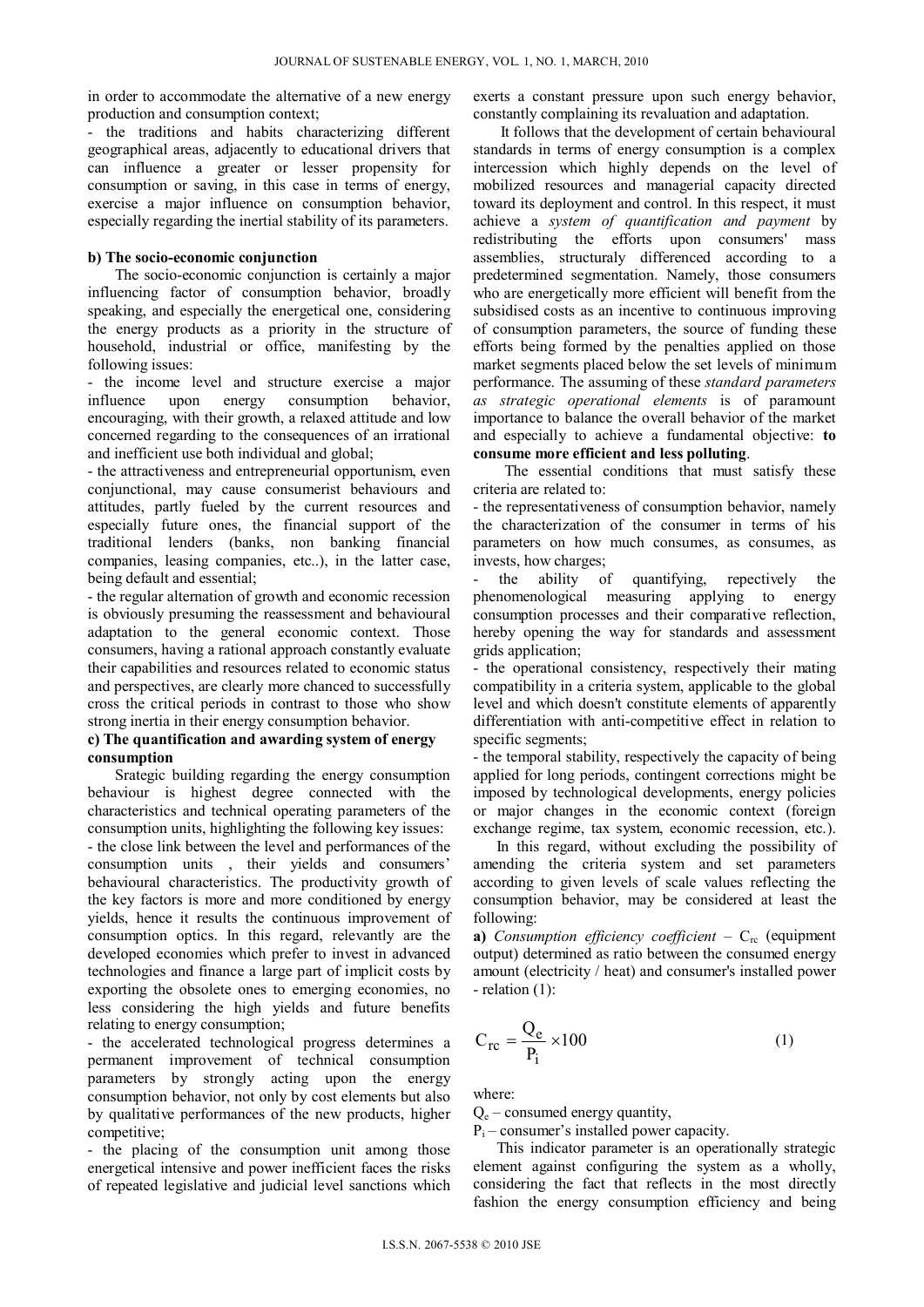applicable to all categories of consumers and type of consumed energy.

**b)** *Energy consumption structure coefficient* –  $C_{\text{sc}}$ determined as ratio between the amount of consumed energy from renewable sources and total cost of consumed energy, respectively - relation (2):

$$
C_{sc} = \frac{Q_{er}}{Q_{et}} \times 100
$$
 (2)

where:

 $Q_{er}$  – the amount of consumed energy from renewable sources,

 $Q_{et}$  – the total amount of consumed energy.

 It can be applied to any type of energy consumer and consumption, in this case directly reflecting the contribution of green energy to consumption structure. The evolution of this parameter indicator may characterize the consumer's behavior and attitudes against the necessity of greening its energy consumption, but not in the terms of efficiency, as well.

**c)** The clean-technology degree  $-G_{et}$  - expressing its ballance determined as ratio of power equipment and/or facilities with less than 5 years old and the consumer's total installed power  $(\% )$  – relation (3):

$$
G_{et} = \frac{P_i(\langle s \rangle)}{P_t} \times 100
$$
 (3)

where:

 $P_{i(5)}$  – power of equipment and/or facilities with less than 5 years old

 $P_t$  - consumer's total installed power.

 This indicator reflects a part of consumers' efforts to invest and implement clean technologies or falling within the legal limits of harmful emissions, and, secondly, the ethical orientation and behavioural adapting availability to the limitations and restrictions imposed by the current or future energetic context.

**d)** *The share of energy costs in total expenditure of the consumer agent* –  $P_{en}$  – the indicator determination is effectuated by dividing the consumer's energy costs to its total costs  $(\% )$  - relation (4):

$$
P_{en} = \frac{Ch_{en}}{Ch_t} \times 100
$$
 (4)

where:

Chen - the overall energy costs,

 $Ch_t$  - the overall costs recorded.

 The share of energy costs in total expenditure of the consumer agent is a parameter indicating not only the element of economic analysis of the consumer but also a criterion for its characterization in relation with specific market segments and under standardized calibration on energy consumption efficiency. It should be noted that this indicator has a limited comparability as the technological diversity, logistics and sectoral boundaries are substantially affecting its implementation. The indicator has pertinence in characterizing the directed efforts to more efficient energy consumption, rather through its evolution than eventually recorded values, while comparability is sectorially restricted. Therefore, its inclusion in a standardized system of quantification and awarding the power consumption behavior should be achieved through an enhanced and rigorous differentiation in regard to the applicability area.

**e)** *The coefficient of energy consumption elasticity at price* -  $C_{e/p}$  determined as the ratio of energy consumption variation and energy price change - relation (5):

$$
C_{e/p} = \frac{\Delta C_{en}}{\Delta P_{en}}
$$
 (5)

where:

 $\Delta C_{en}$  – energy consumption variation;

 $\Delta P_{en}$  – energy price change, the rating being made between the ends recorded values in a period of time.

 $C_{e/p}$  is particularly important to characterize the consumer's behavior relative to his availability in adjusting the consumption limits based on the variability of the energy market and thus, to choose a cheaper polluting energy source or an ecological one, but more expensive. Criterialy applicable , the indicator has an extensiv area of characterizing the energy consumption behavior by jointing with the energy consumption elasticity at income, an enhanced behavioral consumer's sensitivity to energy price changes constituting a penalty reason for him.

**f)** *The coefficient of energy consumption elasticity at income* –  $C_{e/v}$  – determined as ratio of energy consumption change and consumer's income change relation (6):

$$
C_{e/v} = \frac{\Delta C_{en}}{\Delta V}
$$
 (6)

where:

 $\Delta V$  – consumer's income change, the calculation being carried out like the previous indicator, is interesting in the perspective and reasons aimed at higher or lower behavioural bias on power consumption compared to his income variability.

 The indicator is significant in the context of its criteria application and calibration value scale according to that applied at the price elasticity.

 The introduction of these elements into a coherent assessment system must aim not only the punitive side but also the consumers'relief, such achieving a behavioural modeling able to attain its overall strategic objectives. As stated above, the applying of an appropriate market segmentation on the basis of consumers' differentiation is an absolute prerequisite for achieving an efficient operating system.

## **3. CONCLUSIONS**

 Therefore, some conclusions obviously come off: - the climatic and environmental trends of recent decades generally require a radical shift in human behavior and,